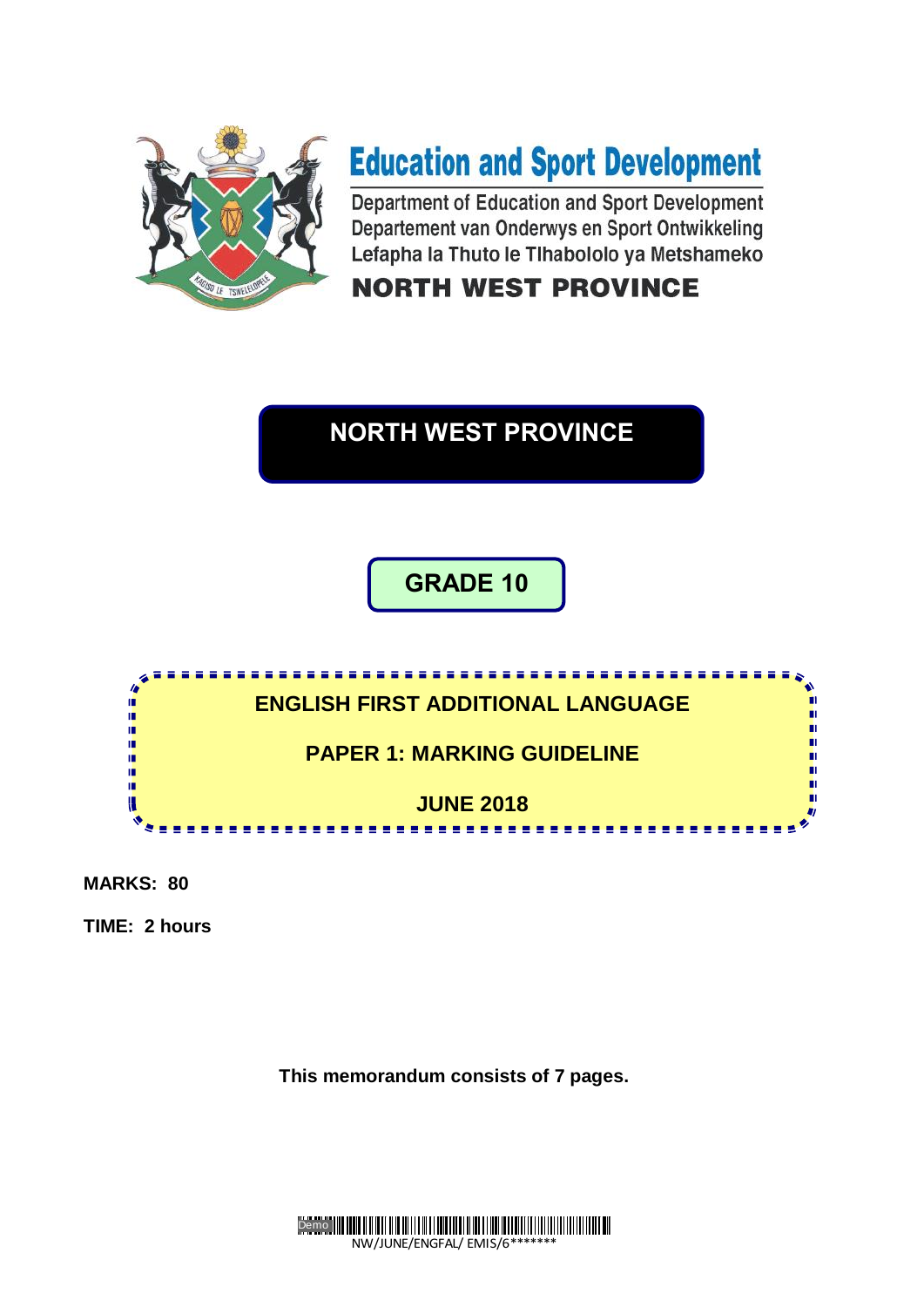#### 2

# **SECTION A : COMPREHENSION**

#### **Marking the comprehension**

- Because the focus is on understanding, incorrect spelling and language errors in responses should not be penalised unless such errors change the meaning/ understanding. (Errors must still be indicated.)
- If a candidate uses words from a language other than the one being examined, disregard those words, and if the answer still makes sense, do not penalise. However, if a word from another language is used in a text and required in an answer, this will be acceptable.
- For **open-ended questions**, no marks should be awarded for YES/NO, or I AGREE/I DISAGREE. Equally no marks should be awarded for TRUE/FALSE or FACT/OPINION. The focus should be on the reason/substantiation/ motivation provided to support/justify the response.
- When one-word answers are required and the candidate gives a whole sentence, mark the answer as correct **provided that** the correct word is underlined/highlighted.
- When two/three facts/points are required and a range is given, mark only the first two/three.
- Accept local dialectal variations.
- For multiple-choice questions, accept BOTH the letter corresponding with the correct answer AND/OR the answer written out in full.

## **QUESTION 1**

| 1.1 | Rate/ prevalence/ incidence√                                                                                                                                                                                                                                                       | (1) |
|-----|------------------------------------------------------------------------------------------------------------------------------------------------------------------------------------------------------------------------------------------------------------------------------------|-----|
| 1.2 | Reading for pleasure will ensure acceptable literacy levels. $\checkmark\checkmark$                                                                                                                                                                                                | (2) |
| 1.3 | B/ successfully reach certain academic goals. ✓                                                                                                                                                                                                                                    | (1) |
| 1.4 | "genres" $\checkmark$                                                                                                                                                                                                                                                              | (1) |
| 1.5 | • It means to be addicted to reading. $\checkmark\checkmark$<br>• A person who is hooked on books, loves reading. $\checkmark\checkmark$<br>• When you are hooked on books, you cannot live without it. $\checkmark\checkmark$<br>• Credit any relevant explanation for TWO marks. | (2) |

- 1.6 Adequate reading skill  $\checkmark$ 
	- Large vocabulary  $\checkmark$
	- $\bullet$  Understand and use complex grammatical constructions  $\checkmark$
	- $\bullet$  Good writing skill  $\checkmark$

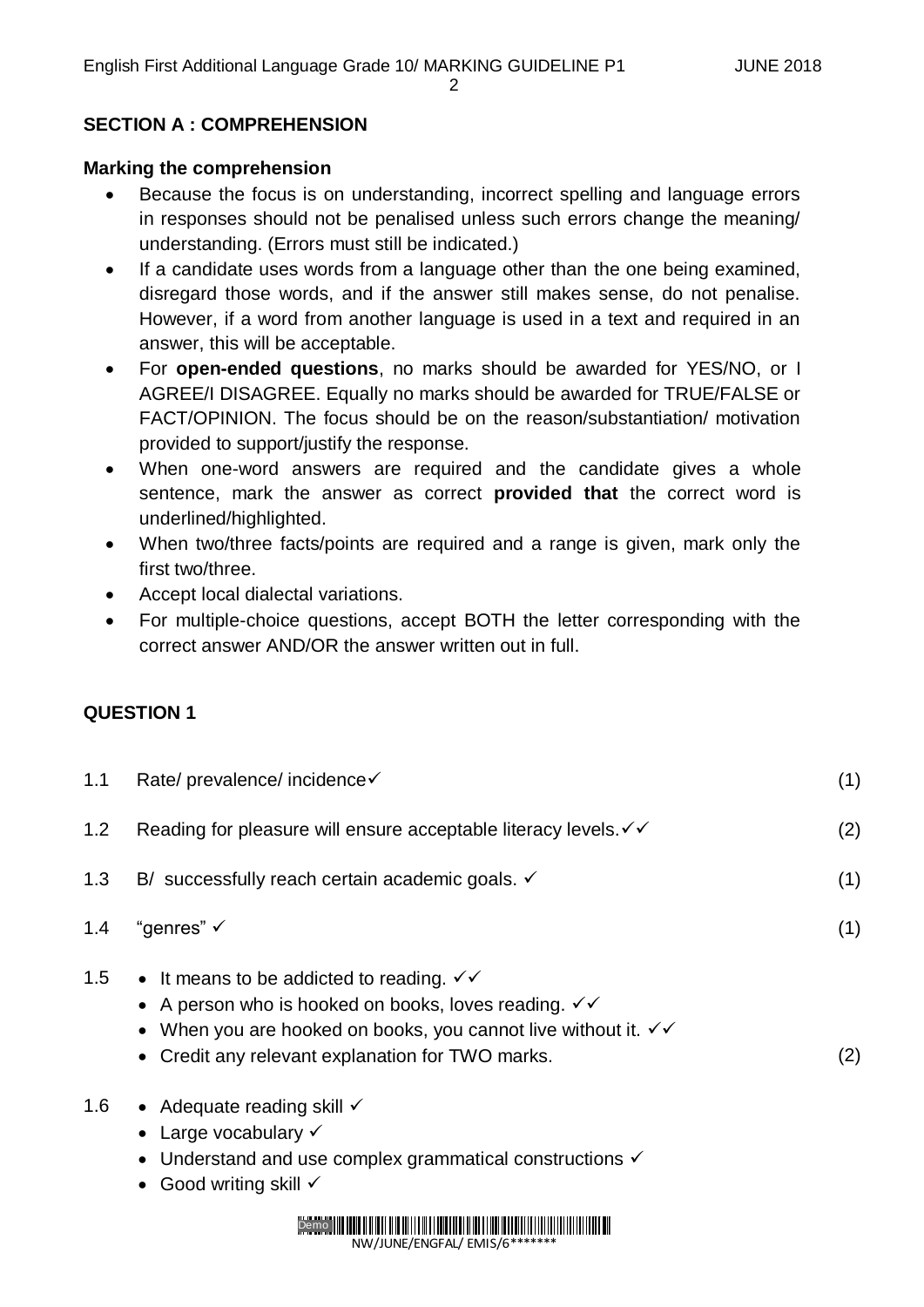English First Additional Language Grade 10/ MARKING GUIDELINE P1 JUNE 2018 3  $\bullet$  Good speller  $\checkmark$  Credit any skill for ONE mark. (1) 1.7 Opinion The word "can" indicates a possibility; it is not a fact that it will happen  $\checkmark$  (2) 1.8 "reduced risk of dementia"  $\checkmark\checkmark$  (2) 1.9 • Improve sense of connectedness to the wider community.  $\checkmark$ • Increase understanding of own identity.  $\checkmark$  $\bullet$  Improves empathy.  $\checkmark$ • Gives an insight into the world view of others.  $\checkmark$  Credit any THREE correct responses for ONE mark each. (3) 1.10 Health benefit has to do with personal well-being  $\checkmark$  and social benefits with the relationship of an individual with society/ other people.  $\checkmark$  (2) 1.11 If you read because you choose to, you will enjoy it and remember what you have read.  $\checkmark\checkmark$ If you are compelled/ forced to read, you may feel agitated and you will struggle to connect to the content you are reading.  $\checkmark\checkmark$ Credit any relevant explanation with FOUR marks if the learner clearly indicated the benefit of reading by free choice and the deficit of compulsory reading. (2) (2) 1.12 The learner should take a clear stand/ indicate if he/ she agrees/ disagrees. A comprehensive reason should be provided to motivate the stand the learner took. A range of marks, 1-3, may be awarded, depending of the comprehensiveness of the response. (3) 1.13 • It is to indicate the emphasis the teacher is placing on the word.  $\checkmark\checkmark$ • The teacher wants to teach the learner a new concept, thus stressing the word.  $\checkmark\checkmark$  Credit any relevant answer with TWO marks. (2) 1.14 Software is the programs/ other operating information used by a computer.  $\checkmark$  (2) 1.15 • She placed the concept in the learner's frame of reference.  $\checkmark\checkmark$ • These days learners are well conversant with computer jargon and it will assist him to grasp the concept.  $\checkmark\checkmark$ 

Credit any relevant reason with TWO marks. (2)

# **TOTAL SECTION A: 30**

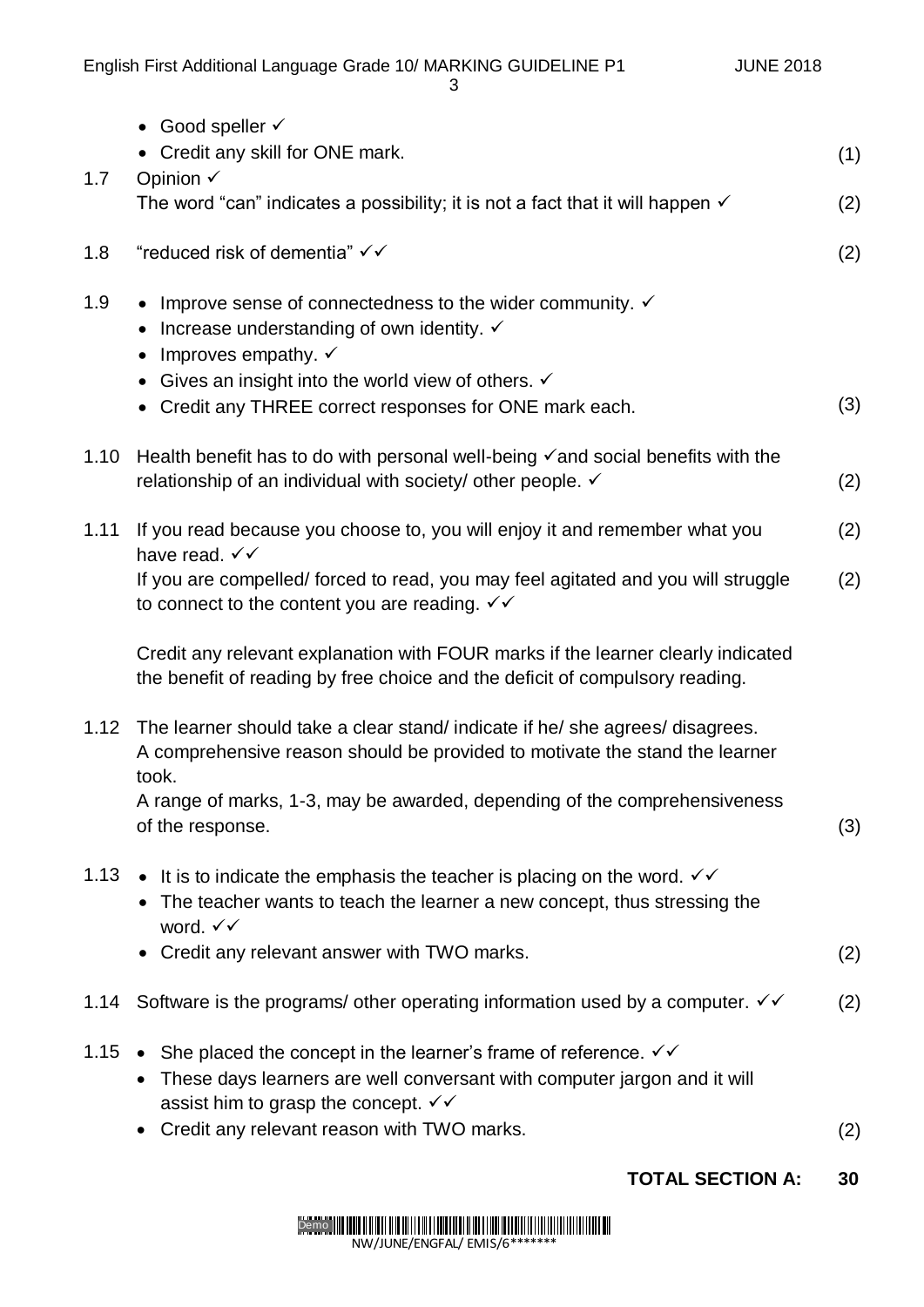4

# **SECTION B : SUMMARY**

# **QUESTION 2**

| <b>QUOTATION</b>         |                                     | <b>OWN WORDS</b> |                                       |  |
|--------------------------|-------------------------------------|------------------|---------------------------------------|--|
| $\mathbf{1}$             | "Readers relax when they read for   | $\mathbf{1}$     | Reading for pleasure is relaxing.     |  |
|                          | pleasure."                          |                  |                                       |  |
| $\overline{2}$           | " makes them better at learning."   | $\overline{2}$   | It enhances learning.                 |  |
| 3                        | " they have a better vocabulary     | 3                | Reading broadens children's           |  |
|                          | as adults"                          |                  | vocabulary.                           |  |
| $\overline{\mathcal{A}}$ | "better empathy"                    | $\overline{4}$   | Readers can show empathy.             |  |
| 5                        | "better decision making."           | 5                | Children who read, have better        |  |
|                          |                                     |                  | decision making skills.               |  |
| 6                        | " help children develop social      | 6                | It develops children's social skills. |  |
|                          | skills at a young age."             |                  |                                       |  |
| $\overline{7}$           | "Children learn how to share        | $\overline{7}$   | Readers know how to share their       |  |
|                          | opinions at a younger age "         |                  | opinions from a young age.            |  |
| 8                        | " as well as building their         | 8                | Reading enhances inter-cultural       |  |
|                          | understanding of other cultures and |                  | understanding.                        |  |
|                          | perspectives."                      |                  |                                       |  |
| 9                        | " will broaden their horizons"      | 9                | It gives children a bigger world      |  |
|                          |                                     |                  | view.                                 |  |
| 10                       | " prevent boredom"                  | 10               | A child that reads, will not be       |  |
|                          |                                     |                  | bored.                                |  |
| 11                       | " a lifelong reader is created."    | 11               | Reading for pleasure cultivates a     |  |
|                          |                                     |                  | lifelong relationship with books.     |  |
|                          | $(65$ words)                        |                  | $(68$ words)                          |  |

#### **Marking the summary**

Marking is on the basis of the inclusion of valid material and the exclusion of invalid material.

The summary should be marked as follows:

## **Mark allocation:**

- 7 marks for 7 points (1 mark per main point)
- 3 marks for language
- Total marks: 10

## **Distribution of language marks when candidate has not quoted verbatim:**

- 1–3 points correct: award 1 mark
- 4–5 points correct: award 2 marks
- 6–7 points correct: award 3 marks

Demo NW/JUNE/ENGFAL/ EMIS/6\*\*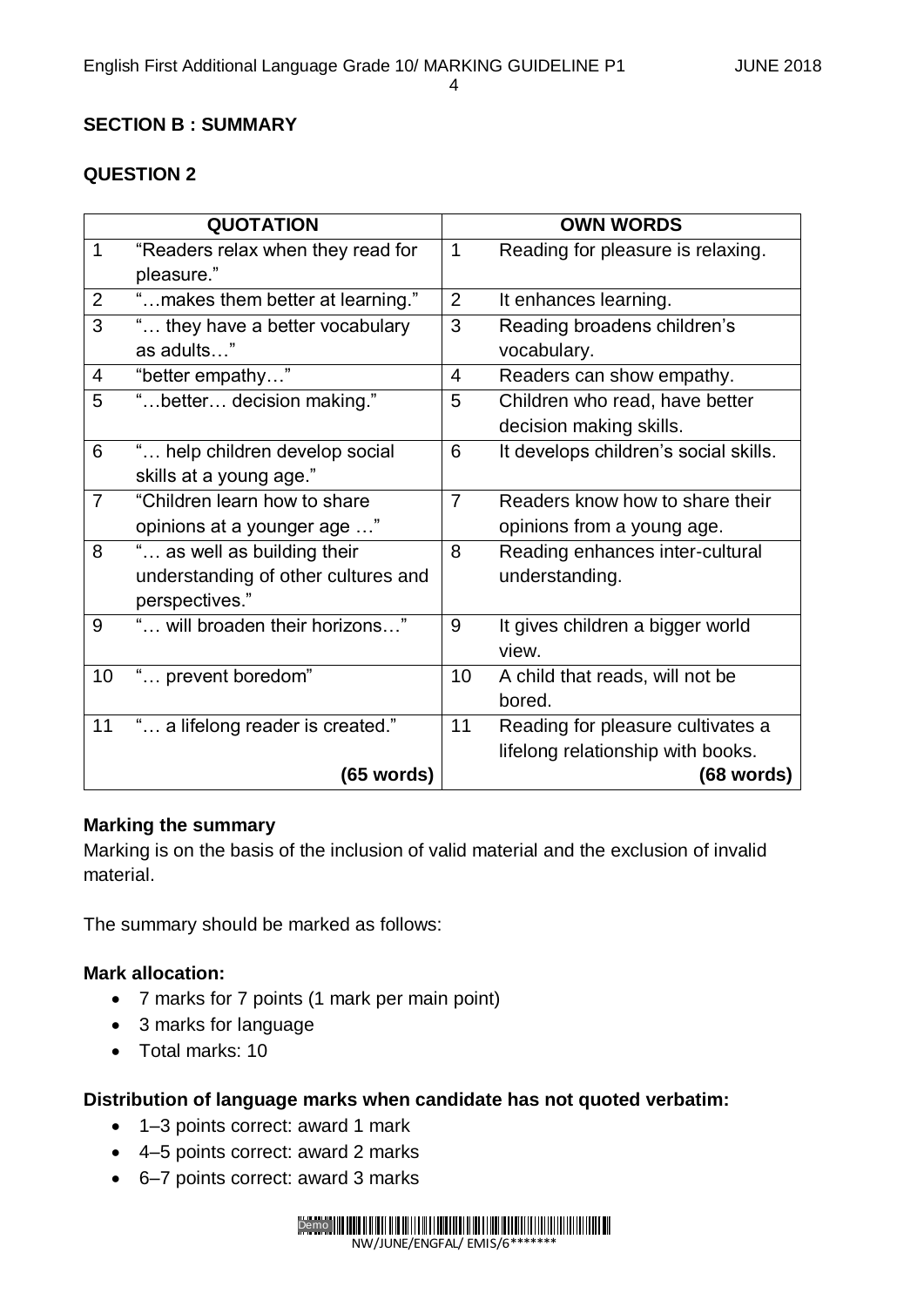#### **Distribution of language marks when candidate has quoted verbatim:**

- 6–7 quotes: award no language mark
- 1–5 quotes: award 1 language mark

## **NOTE:**

#### **Word count:**

- Markers are required to verify the number of words used.
- Do not deduct any marks if the candidate fails to indicate the number of words used, or if the number of words used is indicated incorrectly.
- If the word limit is exceeded, read up to the last sentence above the stipulated upper limit and ignore the rest of the summary.

#### **TOTAL SECTION B: 10**

#### **SECTION C : LANGUAGE**

#### **QUESTION 3: ANALYSING AN ADVERTISEMENT**

- 3.1 Book sale  $\checkmark$ 
	- Discounted books  $\checkmark$
	- Credit any relevant answer with ONE mark. (1)
- 3.2 People who buy e-books/ books v, because Amazon sells e-books/ books. v
	- People who read for recreation  $\checkmark$ , because all the books shown in the advertisement are works of fiction. ✓
	- People who like to save on their book purchases $\checkmark$ , because books are offered at a 10% discount.
	- Credit a correctly identified target audience with ONE mark and a suitable reason with ONE mark. (2)
- 3.3.1 We wrote the book on savings.  $\checkmark$  (1)
- 3.3.2 The company claims that they know everything about savings by saying that they wrote the book on it.  $\checkmark$  It is a clever wordplay as the advertisement is about discounted books.  $\checkmark$  (2)
- 3.4 They encourage the target audience to sign up for a related service to be informed about more great deals.  $\checkmark$   $\checkmark$
- 3.5 The asterisk next to the word *prices* leads to the small print on the bottom that states that there are restrictions on the 10% discount.  $\checkmark$   $\checkmark$  (2)

**[10]**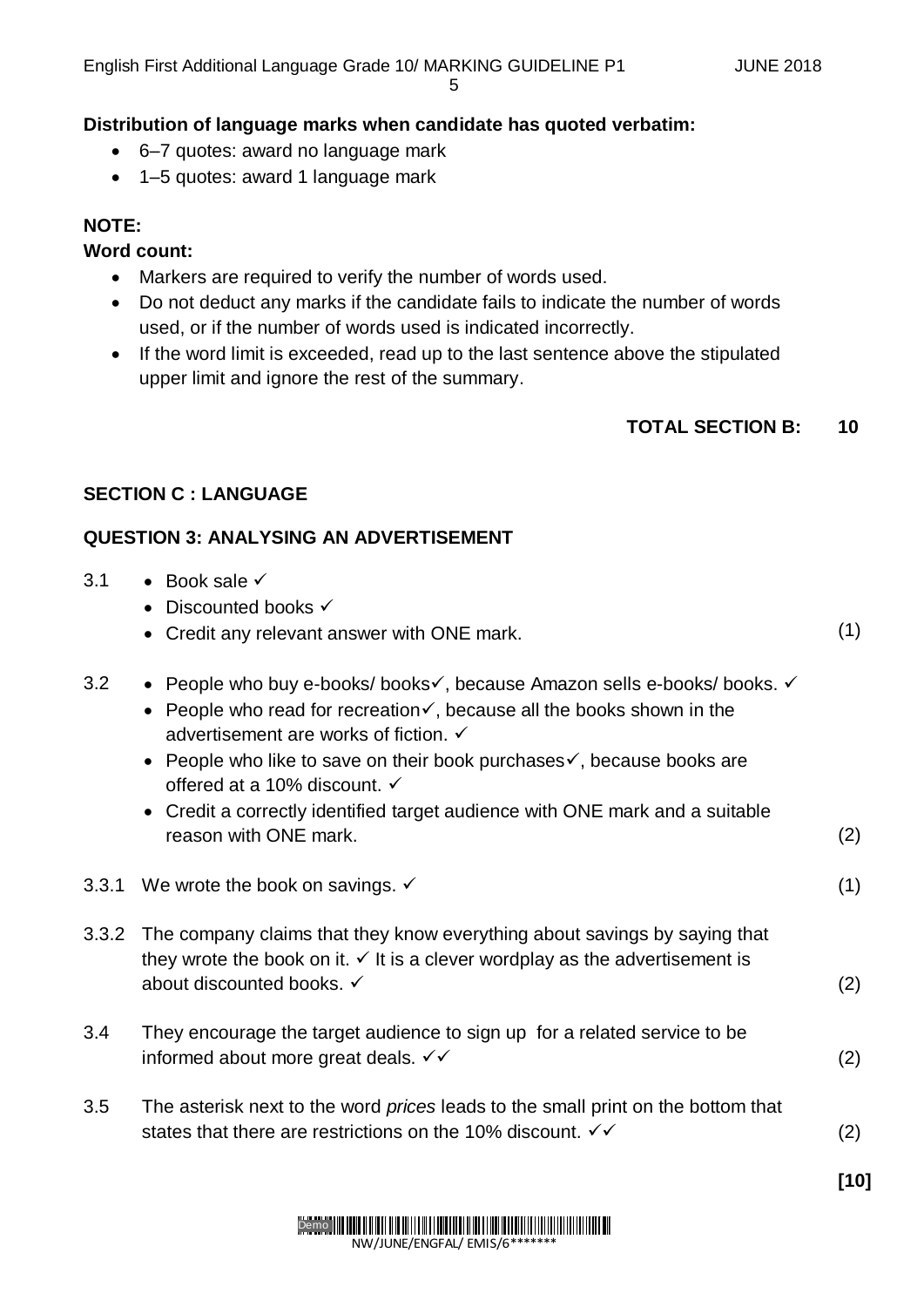6

# **QUESTION 4: ANALYSING A CARTOON**

|       | 4.1.1 He does not respond to Calvin's questions and he continues to read. $\checkmark\checkmark$                                                                                                                                                                                                   | (2)           |
|-------|----------------------------------------------------------------------------------------------------------------------------------------------------------------------------------------------------------------------------------------------------------------------------------------------------|---------------|
|       | 4.1.2 C/ annoying $\checkmark$                                                                                                                                                                                                                                                                     | (1)           |
| 4.2.2 | No, he does not mention/ know the title of the book (he calls it that book). $\checkmark\checkmark$<br><b>OR</b>                                                                                                                                                                                   |               |
|       | Yes, his mother got him the book from the library so one can assume he<br>read it. $\checkmark\checkmark$                                                                                                                                                                                          | (2)           |
| 4.3.1 | • The words are written in capital letters. $\checkmark$<br>• There are two question marks and an exclamation mark written after his words.<br>$\checkmark$                                                                                                                                        |               |
|       | • He is throwing his hands in the air to emphasize his frustration. $\checkmark$                                                                                                                                                                                                                   |               |
|       | • His wide open mouth indicates that he is shouting the words. $\checkmark$<br>• Credit ant TWO of the above mentioned techniques with ONE mark EACH.                                                                                                                                              | (2)           |
|       | 4.3.2 Hobbs is startled/surprised/shocked. ✓                                                                                                                                                                                                                                                       | (1)           |
|       | 4.3.3 • Hobbs is captivated by the book he is reading and Calvin cannot understand<br>that reading can be fun if it is done quietly. $\checkmark\checkmark$<br>• He regards a fun activity as being noisy/ active and cannot understand that<br>Hobbs can have fun reading. $\checkmark\checkmark$ |               |
|       | • Credit any relevant explanation with TWO marks.                                                                                                                                                                                                                                                  | (2)<br>$[10]$ |
|       | <b>QUESTION 5: LANGUAGE AND EDITING SKILLS</b>                                                                                                                                                                                                                                                     |               |
|       | 5.1.1 A book a day keeps the doctor away. $\checkmark$                                                                                                                                                                                                                                             | (1)           |
| 5.1.2 | Isn't that how the saying goes? $\checkmark$                                                                                                                                                                                                                                                       | (1)           |
| 5.1.3 | Well maybe not, but everyone knows that reading is definitely good for you. ✓                                                                                                                                                                                                                      | (1)           |
| 5.2   | Cement mixed with sand and water. $\checkmark$                                                                                                                                                                                                                                                     | (1)           |
| 5.3   | He had a novel idea when he painted the wall orange. $\checkmark\checkmark$                                                                                                                                                                                                                        | (2)           |
|       | Meaning of novel: unprecedented/rare/unique/surprising/imaginative                                                                                                                                                                                                                                 |               |
| 5.4   | Although you can store 1000's of books on your device, your entire book collection<br>is available in the palm of your hand. $\checkmark\checkmark$                                                                                                                                                |               |
|       | Check that the capital Y in you and your is removed for ONE mark.<br>The word order of the new sentence should make sense for ONE mark.                                                                                                                                                            | (2)           |